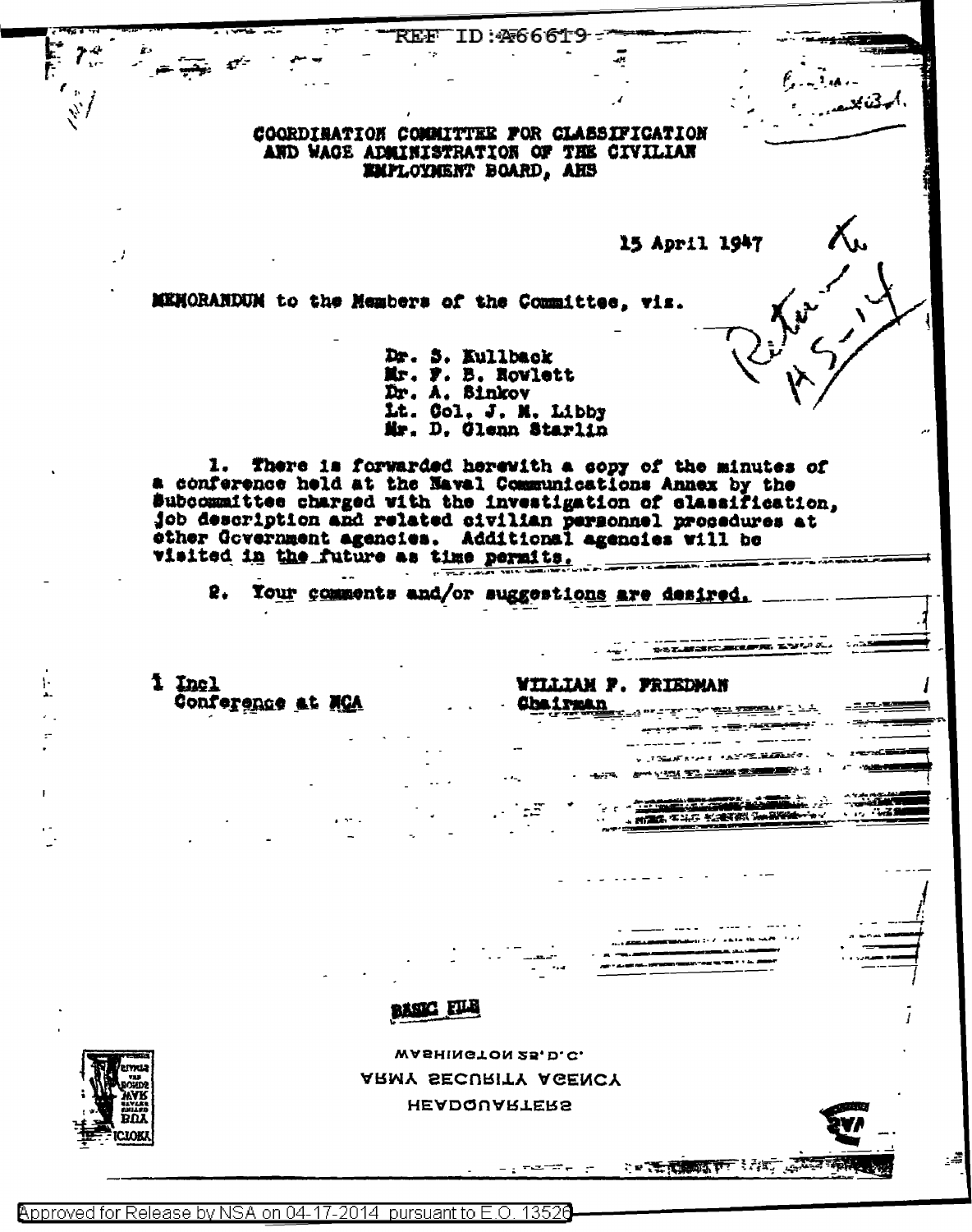## CORFERENCE ON PERSONNEL CLASSIFICATION 6 January 1947 AL RCA

1. The members of the Subcommittee of Coordination Committee for Classification and Wage Administration of the Civilian Employment Board met with Miss McCabe of Op-20-N (a furner Wave Officer in operations) to discuss matters relating to Mavy method of classification of civilian personnel, writing of job descriptions and personnel procedures. Miss MeCabe is the CIC of eivilian personnel at ECA.

2. Those present from ASA were:

ч.

Ŷ

 $\mathbf{I}$  .

**Community** 

Mr. Mark Rhoads, Chairman Capt W. C. Washcoo, Security Division Capt N. R. Coombs, Operations Division Mr. A. W. Rose R & D Division

Warly in the discussion it became evident that the chief э. distinguishing factor between the Havy organization and the Arlington Eall organisation with respect to classification of perscanel was the status of the latter agency as a field service or-<br>sand was the status of the latter agency as a field service or-<br>sail must go are more cumbersome than those at the Navy. Seme<br>discussion was given to a reas fied as a field service agency, since it is within the area commonly known as the Military District of Washington.

tions personnel. The supervisor, for instance, is charged with the responsibility of properly describing a job under his supervision, properly deterious a job under mis super-<br>vision, properly exphasising those functions that are important.<br>Thus technical operational jobs are described by technically trained<br>sperations supervisors and put into fi bookiet. Once the job description has been prepared in Operations in the Navy, it comes to Miss NeCabe who shecks it for form and graiantation, and prepares it for the action of a Civil Service hoard, which is a local board made up entirely of Operations perughhei and presided over by the captain in command (Capt Marper) af the installation. The Chief of the Personnel Section, Miss

 $\label{eq:2.1} \mathcal{L}(\mathcal{L}^{\text{max}}_{\mathcal{L}^{\text{max}}_{\mathcal{L}^{\text{max}}_{\mathcal{L}^{\text{max}}_{\mathcal{L}^{\text{max}}_{\mathcal{L}^{\text{max}}_{\mathcal{L}^{\text{max}}_{\mathcal{L}^{\text{max}}_{\mathcal{L}^{\text{max}}_{\mathcal{L}^{\text{max}}_{\mathcal{L}^{\text{max}}_{\mathcal{L}^{\text{max}}_{\mathcal{L}^{\text{max}}_{\mathcal{L}^{\text{max}}_{\mathcal{L}^{\text{max}}_{\mathcal{L}^{\text{$ 

المحتوية ومناوة المعاون الما

**Contract Contract** 

**CONTRACTOR AND PROPERTY OF**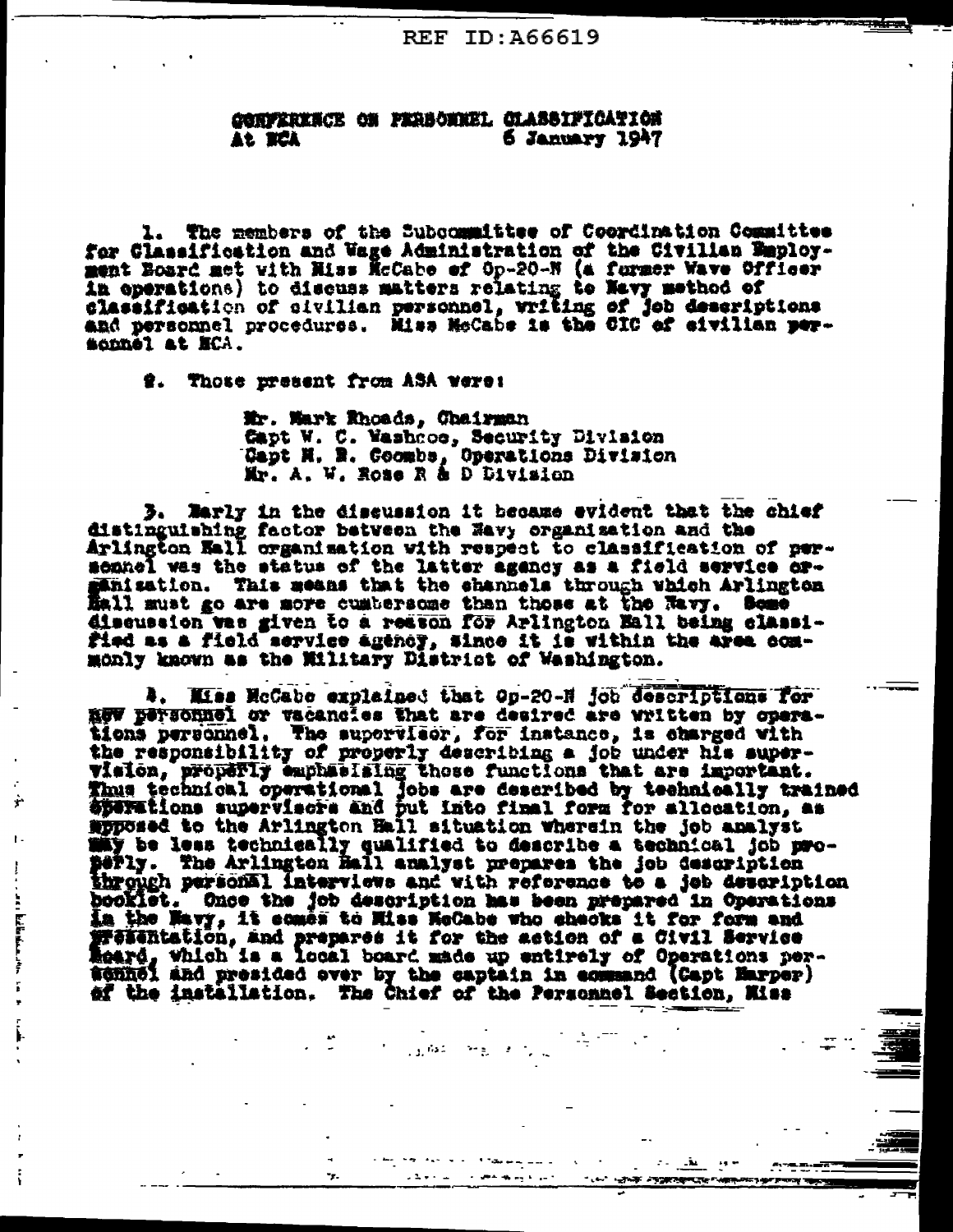McCabe, acts as Secretariat to this Board. The Board examines the descriptions as presented. Cacasionally they are referred back to operational personnel for additional information. The Board is most derected to eliminate any superfluous or exaggerated information and seems to take pride in its resord with respect to passing on only those job descriptions that are adequate to the media of Civil Service. From the Board the job goes to a Civil Service re-<br>presentative who eques out to Op-20-N from Mavy headquarters and<br>Who has the authority to allocate the job up to and including P-6 and GAP-13. Actually, the job description may be highly classified.<br>This Civil Service representative is cleared for the most highly classified details that might come about, and an extracted and unelassified version of the job description is prepared to send to the Civil Service Commission. It may tell little or nothing other than to indicate the class or series that the job should fit in. since the Civil Service relies entirely upon their representative who visits the agencies and is familiar with the most intimate Workings of their organisations." Jobs higher than P-6 or CAF-13 must go to a higher eshelon of Civil Service which heretofore relied upon its representative.

5. Miss McCabe stated that a supervisor generally indicates to her the type of individual desired for the job and its grade. She considers her organisation a service to Operations, and ence seems to be to bring about the desired and within the regulations set forth by Civil Service.

6. Miss McCabe was asked about the basic organization and how it had been set up. She explained that a former Civil Service personnel man had turned up in uniform in the Navy and had been<br>given the job of getting the descriptions going and ready for the<br>initial allocation. She indicated that from time to time a higher technical rating, say a 7-4 for instance, is attached to a parti-<br>cular job because of competition with commercial firms. If individuals eapable of doing the job as expressed are unavailable, the general solution in such cases is to remove certain of the responsibilities from the job, making it a lover grade, for instance<br>a P-2; thus making it possible to take a recent university gra-<br>dunte, hire him at the lover grade, and give him training so that he can grow into the job. In the meantime, the P-4 description<br>and allocation are held in the file until such time as the indivi-<br>dual is eapable of filling the position. This means that we job descriptions exist for a particular vacancy but only one is used at one time. This procedure is based on the theory that someone doing a portion of the work is better than no one at all.

\*#inge this is not the case at ANS, it would seem even more immortant that the basis series be more slearly defined as was resemmended in the Subscamittee report previously mubmitted.

7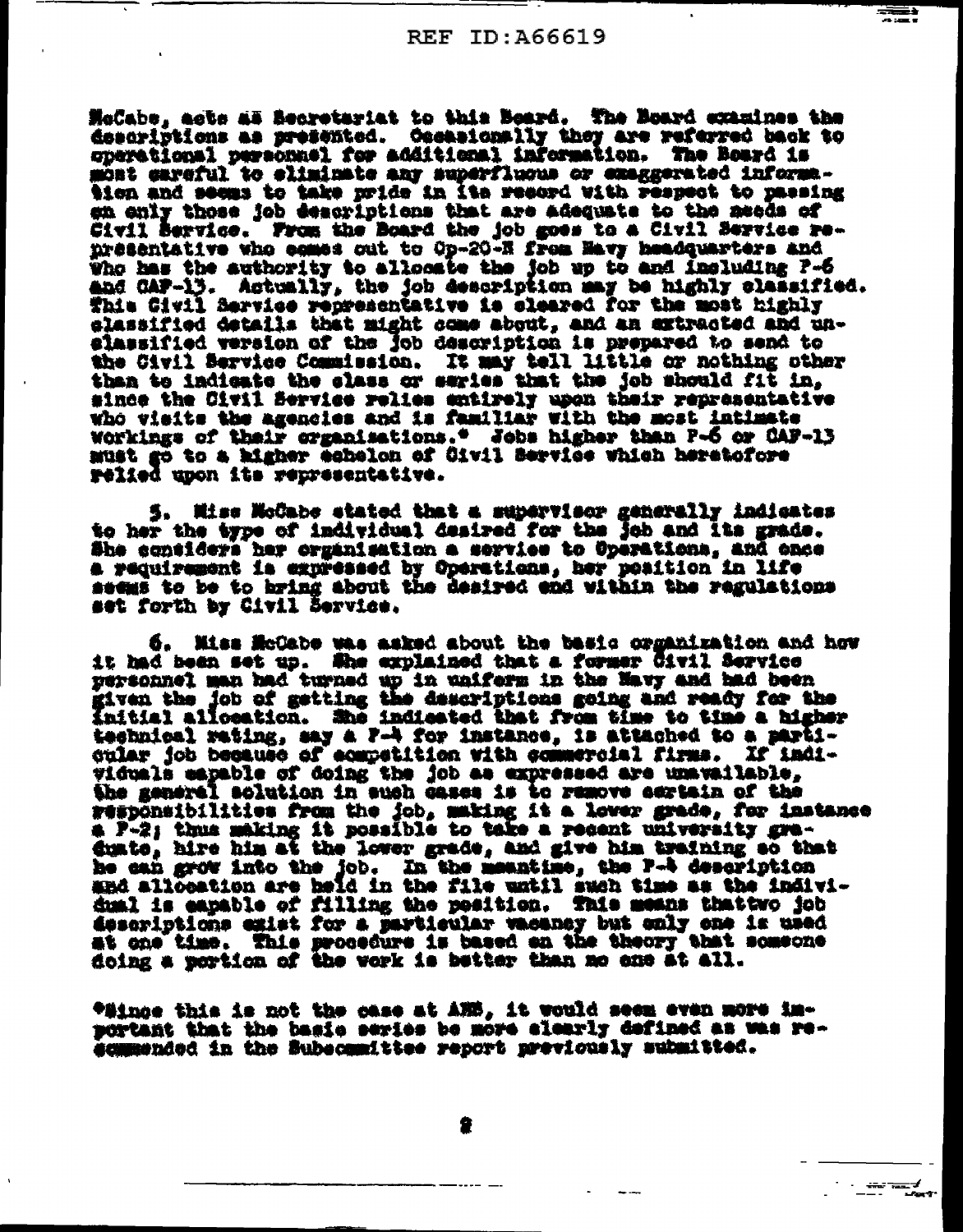7. Miss McCabe was asked if she believed that in secretarial pomitions the job should, to a sertain extent, reflect the eshelon of the position; that is, the place the position occupies in the erganizational structure of the agency with which it is associated.<br>For example, a secretary in the Office of the Chief of Staff would sarry more responsibility than a like position in a unit, division, or section. Therefore, a higher grade should be assigned to the position for the additional responsibilities. Miss NeCabe felt that this was exactly right and that in theory at least it was Bracticed in the Navy.

 $\overline{\mathscr{C}}$ 

5. Some time was given to the discussion of the types of jobs in this particular Navy organization. Although Miss McCabe indicated that they had both eryptographic and eryptanalytic functions, it turned out that what she had deemed to be eryptographic had to do with construction of amalogs of foreign machines which in effect were eryptographic machines but actually were used for cryptanalytic purposes. This organization had a separate and distinct function from that of Captain Bafford's (Op-20-Y) and Commander Seiler's people who do research and development (Potomac River Naval Command) an construction of cryptographic equipment for use by the Havy."<br>It was revealed that generally in the professional category the<br>Havy breaks down into physicists, P-1370; olectrical engineers,<br>F-840, and radio engineers, P analyst, and such. The few maintenance people that existed within this crganisation as civilians are in SP eategories as engineer Aida.

9. In response to an inquiry as to what listing would be given an individual who might have something to do with research and development on literal, facaimile, and speech equipment, both eryptographic and eryptanalytical, it was indicated that from the examples at band a radio engineer er electrical engineer fr a cryptanalyst might be in sharge of any one of these operations under his basic series designation. For instance, the Analytical Machinery<br>Research Section has a vacancy for a 7-6, electrical angineer, 840.<br>The individual filling the job has the local title of head of Amalytical Machinery Section and is a very capable physicist. Under that same section, the supervisor of project engineers is an elec-<br>trical engineer (mechanical), P-340, and his title is supervisor<br>of experimental design, and he is charged with the preparation of new developments, allocation of new projects, development installa-tion, maintenance and training for all new equipment, modification of old equipment, and adapting present equipment to new purposes.

\*Subsequently Captain Safford was contacted and supplied further information regarding positions in these sections which is attached as Tab A.

罗

<u>the community of the community of the community of the community of the community of the community of the community of the community of the community of the community of the community of the community of the community of </u>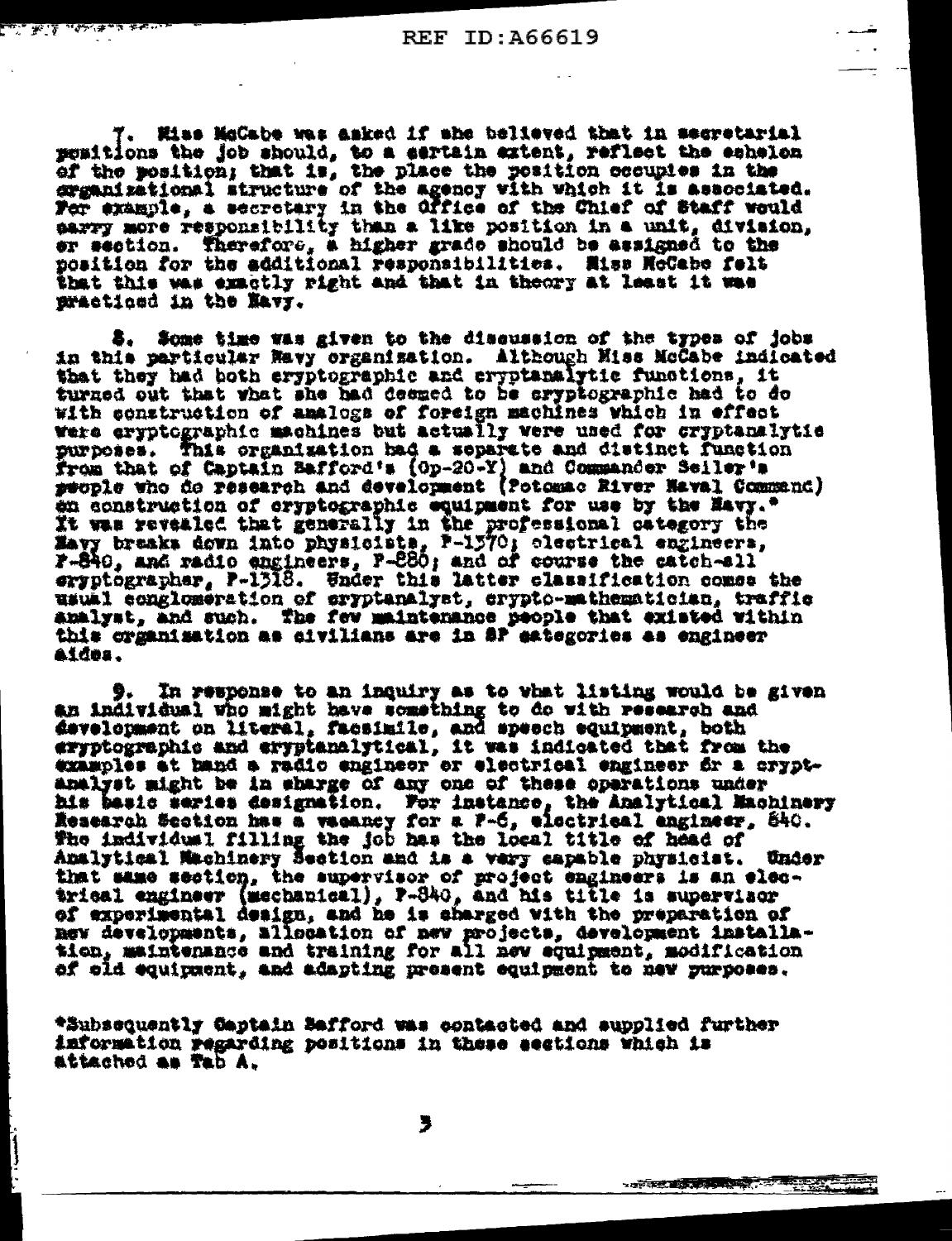10. Miss McCabe indicated that for the very few civilians that are employed within her organization (total about 360) she did not feel particularly interested in a separate designation for asyptologic engineers or in setting up the traffic analyst series for professional, sub-professional, clerical grades or extending the cryptographic series to sub-professional and clerical grades, or even in creating a cryptanalytical series for professional and clerical grades. (Note: There already is an SP grade, eryptanalyst aide). She semmed content to let things pretty much as they vere since at the present time so many people are from the military, and in cases of emergency, a greater percentage would be military personnel.

11. In response to a question regarding double time for experience in qualified individuals for Civil Service jobs, it Was stated that the Havy gives double time in some professional and sub-professional jobs when the individual during his military eareer had special experience in the particular job at hand. Miss MaCabe insisted that to do other than this would be to sacrifice invaluable experience gained during war-time in the one of the very few creanizations wherein experience elsewhere could not be gained at all. To do other than this would release people to industry and leave the military without qualified personnel. She indicated that the dividing line between positions that should have double time and those that should not was a matter for individual consideration on individual jobs based upon the knowledge of the eapabilities of the persone applying for the joc.

12. Miss McCabe described a position under physical science administrative series 1362 for an individual responsible for development and research and to take direction over all amalytical physiclets, mathematicians, radio and machine research. The job Was a P-7 and was unfilled. She described another combination iob undar the services and facilities section which would seem to he somewhat equal to the Chief of our Laboratory Service Branch, AS-75, as responsible for processes, job maintenance, storage, drafting, library and museum. The job is presently held by a Mavy Lieutemant.

13. Asked if the Navy had something similar to the MOS numbers used in the Army, Miss McCabe indicated that none such existed in the May, Generally, the May personnel at Communications Annex<br>cannot indicate what they have been doing when they leave, although<br>they have a sheet of paper in their possession that tells that they<br>did their jobs wery well eases the ROS does not reflect the eapabilities of any individual, since a communicr can assign an individual to a position regardless ef previous experience. For example, an NOS 9505 (Cryptographic efficer, Equipment) is generally an individual familiar with all eryptographic devices of the Army from an engineer, maintenance, and operation standpoint. At one point during the war, in order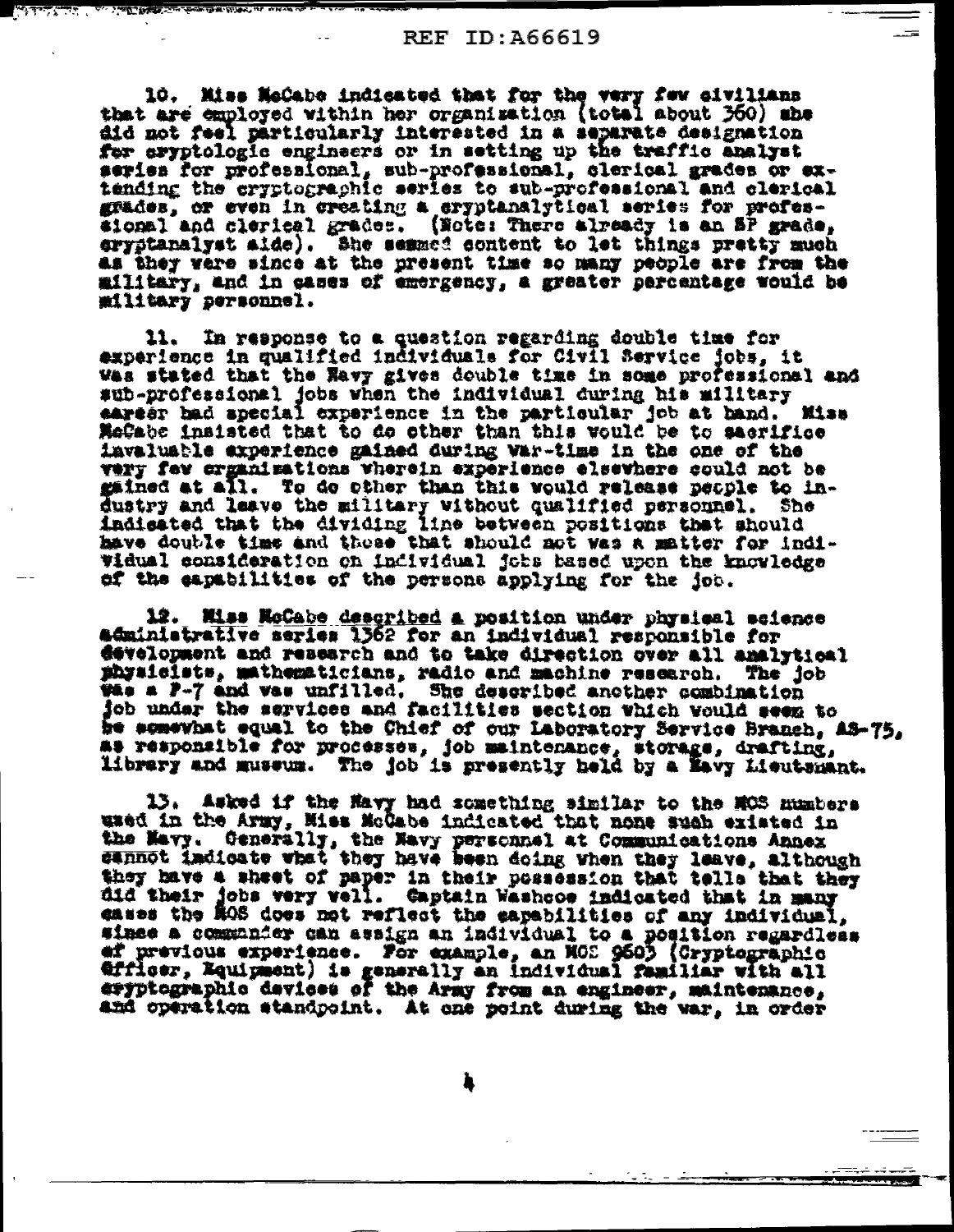ಕ್ರಮ ಮಾಡು

to keep IBM officers from leaving the Agency, MOS number 9603 was assigned willy-nilly to all officers in that eategory, even though they knew but one item of equipment, some piece or some group of ISE machinery. Miss McCabe indicated that for progress in the ranks on any job in the Navy, individuals must pass an examination.

14. It was explained that of the 350 people carried at the Agency, four people handled personnel activities. True, there is a slerk in each of the sections, and down in the Mavy headquarters a chief clerk is bonded to make up payrolls and such, but per-sonnel affairs for the group are handled by this small organisation. It was also pointed out that transition problems between military and eivilian personnel sections were simple because both were under one head.

15. The Army Security Agency representatives vere unanimous in feeling that Navy personnel matters were being handled very well in what could be seen during the two-hour conference.

16. Miss McCabe indicated that instead of trying to narrow job descriptions to reflect specific functions on specific jobs.<br>generally the NCA policy was to try to broaden the descriptions Within the Agency so that as the tools of the problems changed a person could change from one type of activity to another without being bound by two specific a job description. She admitted that the Navy always adhered to the normal Civil Service routine, but ahe also admitted that such a procedure might not work too well in the field service agency unless the agency were to come under **Sehedule D.** 

17. In conclusion it was evident that (a) this part of the Navy does not have many of the same problems as ASA because of the fact that it is not a field service agency and because it has Schedule B, and is therefore not faced with the problems of having individuals monitored to it; (b) so few civilians make up this particular operational unit that there are not enough in any given series to sause the confusion that exists at Arlington Hall from having cryptographic clerk titles assigned to everyone from a typist to a traffic analyst; (c) the Mavy geels that its operational job is the reason for its existence--note that the highest ranking efficer in the Mavy bears the title "Chief of Mavel Operations". Personnel and aupply activities are aervices to further the ends of the sperational people. The personnel organisation particularly exists only to make possible the activities of operations within the regulated framework of civil service; (d) the Havy is aiming for a sameness of standard as to job description with a flexibility within a job description which is required by the changing times; and (e) Miss MoCabe agreed with members of the ASA group that Civil Service would probably be responsive to suggestions for